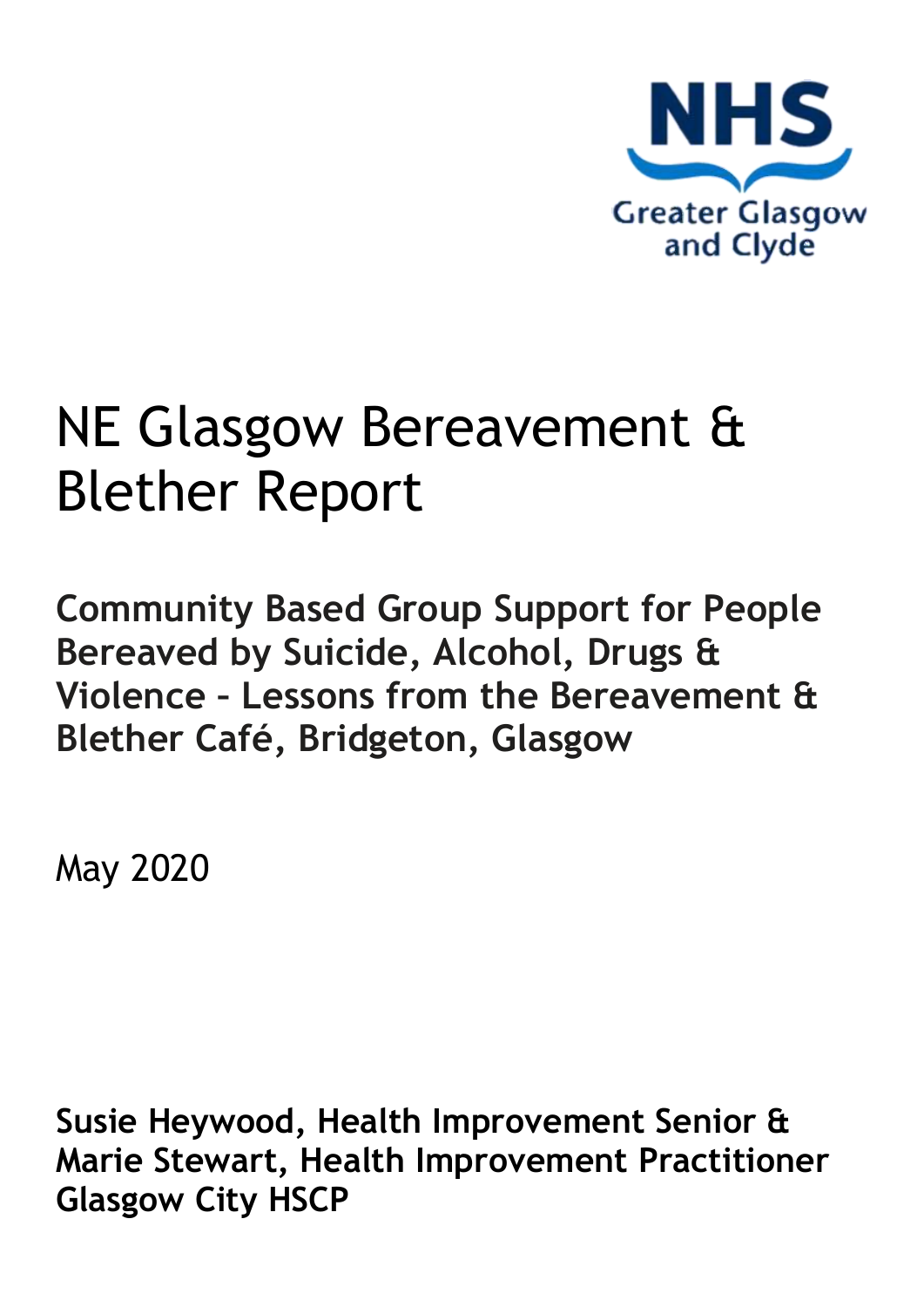#### **Community Based Group Support for People Bereaved by Suicide, Alcohol, Drugs & Violence – Lessons from the Bereavement & Blether Café, Bridgeton, Glasgow**

#### **Introduction**

This report presents the story of the Bereavement and Blether Café, a North East Glasgow based group for local people who have been bereaved by suicide, alcohol, drugs or violence. It summarises the background to the development of the programme, outlines how the group is delivered, and highlights some of the evidence base for this work. It ends by asking the reader to consider whether an expansion of this model might help to address some of the gaps in current provision.

#### **Background**

Since the adoption of Glasgow City HSCP's Strategic Direction for Health Improvement and subsequent Locality Outcome Improvement Plans (formerly Single Outcome Agreement with the Scottish Government) the North East Health Improvement Team has been working to people and place based approaches. This has meant shifting to an approach which focuses on particular neighbourhoods or on groups of people with particular needs, with the primary vehicle for this initially being the Thriving Places approach. For information see <https://www.glasgowcpp.org.uk/thrivingplaces>

The concept for the Bereavement & Blether Café came from conversations held between Health Improvement staff and community members in the early days of the Thriving Places approach in Parkhead, Dalmarnock and Camlachie. Working alongside the Thriving Places team, which comprised a community organiser and two community workers, HI staff supported the development of a weekly Tea Dance for local, mostly elderly, residents at the Barrowfield Community Centre. The tea dance was an opportunity for workers to build relationships with local people and initiate meaningful conversations in order to learn about the realities of life for local people and the issues which most concerned or affected them.

Very early on the theme of bereavement and loss came through. As a result various pieces of work were carried out to respond to these needs including a day of commemoration and remembrance held at a local community centre, and a generic drop-in bereavement café where people could drop in to talk about their loss and grief. It became clear however that there was a need for a very specific approach for people who had lost a loved one through suicide, alcohol or drugs. The social stigma which can accompany losing someone in these ways, and the unique and difficult feelings, circumstances and experiences of those left behind required a very specific approach which was not being met through the generic approaches being trialled. It is important to note here that the experiences of people who suffer this kind of grief are also variable, and dependent on a host of factors which can influence someone's grief response.

At the same time as these discussions were taking place, the North East Glasgow Health Improvement team as a key partner in the North East Glasgow Suicide Prevention Forum commissioned a piece of community consultation which asked local people "what do you need to help make North East Glasgow suicide safer?" (Woods, 2016) Amongst the findings was a need for support for those affected by suicide bereavement who themselves are at increased risk of suicide.

As a result of both pieces of work, the Bereavement and Blether Café was developed. This is a monthly facilitated peer support group for people who have lost a loved one to suicide, alcohol or drugs. A recent research study by the Mental Health Foundation in Scotland demonstrated very clearly the need for specific service provision for individuals bereaved through suicide (Cameron & Solomon, 2020) and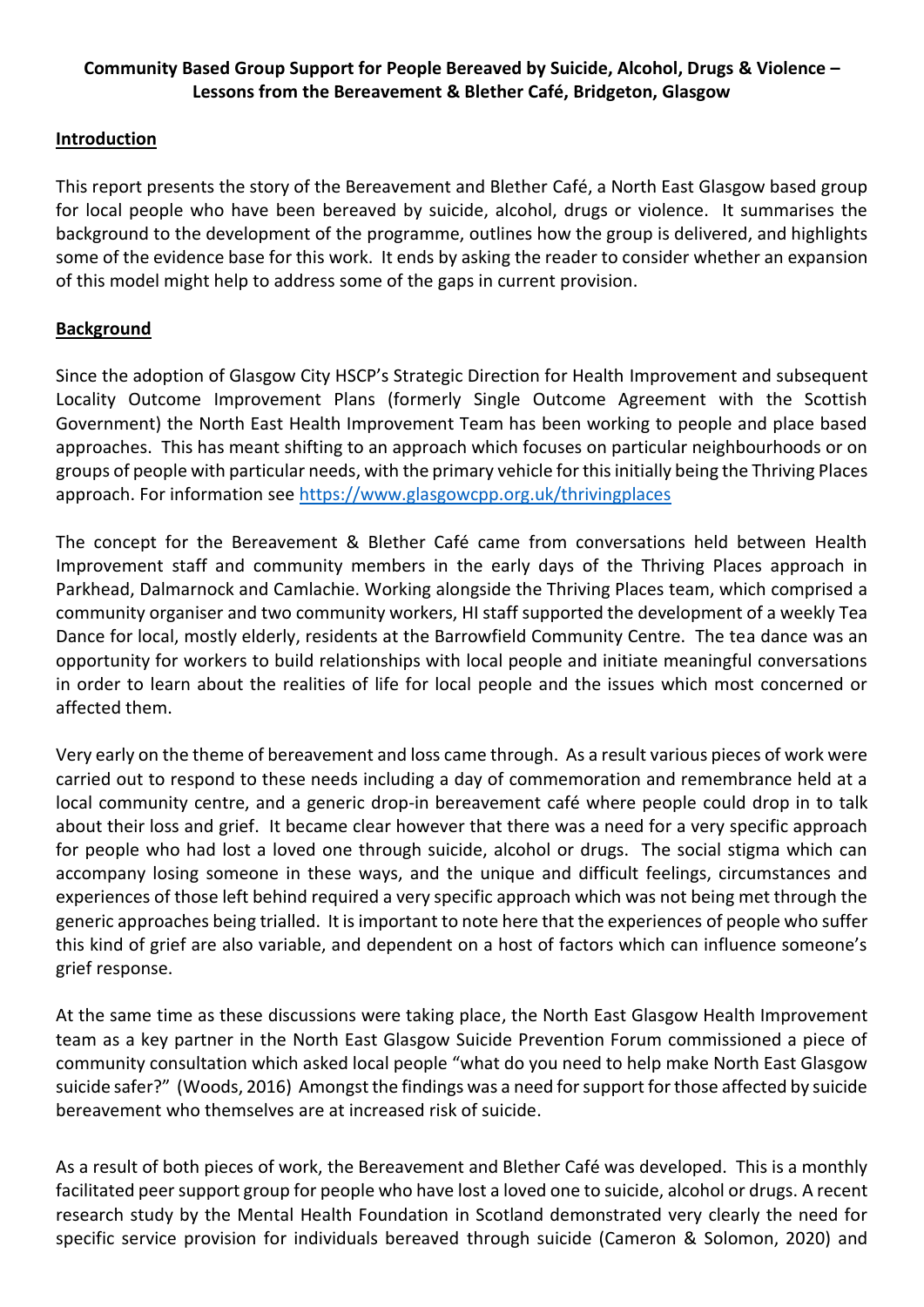similar experiences and needs have been identified amongst people who have experienced a bereavement from substance misuse (Adfam & Cruse Bereavement Care, 2014)

581 males and 203 females took their own lives in Scotland in 2018 (ScotPHO, 2019) which roughly equates to two people each day. The number of drug-related deaths in Scotland increased by 27% in 2018 to reach 1,187, with the highest rates being found in NHS Greater Glasgow & Clyde (National Records for Scotland, 2019). This is the largest number ever recorded and more than double the number recorded a decade ago and has resulted in widespread calls for action around this public health emergency. In 2018, there were 1,136 alcohol-specific deaths, meaning deaths which were wholly attributable to alcohol misuse (National Records for Scotland, 2019). It is likely that each of these individuals represents a network, small or large of family, friends, loved ones and colleagues who are left behind.

People who have been bereaved in these ways may experience disenfranchised or stigmatised grief. This can happen when you are grieving but feel, for a variety of reasons that you can't talk about or share your pain with others because it is considered unacceptable to other people. This can often trigger more complicated or protracted grief responses, leading to deterioration in the mental health and wellbeing of the bereaved person (Sveen & Wallby, 2008.) The Scottish National Suicide Prevention Action Plan (2018) explains that:

*"The period of time following a death by suicide or a suicide attempt represents a critical time for compassionate, high quality care. Good and timely support and information need to be available to people who have been directly affected by suicide. People who have been bereaved by suicide are themselves at a higher risk of suicide. Grief is intense and the emotions – particularly around stigma and isolation – experienced in the aftermath can differ considerably from those following other types of death."*

We know for example that people who have been bereaved by suicide are at higher risk of suicide themselves (Pitman et al, 2014). We have been told that the police and coroner processes such as inquests which often follow these types of death can be protracted and can place additional stress on bereaved families. Despite these processes, loved ones are very often left without an answer to the pressing question of "why?"

There are already some projects operating in the local Glasgow area which support the needs of people bereaved in these ways. For those bereaved through suicide these include PETAL (People Experiencing Trauma and Loss), Touched by Suicide Scotland and although not housed in Glasgow the support offered by Chris's House (a Lanarkshire based centre of help, response and interventions surrounding suicide) is worthy of mention here. For those bereaved by alcohol and drugs we are aware of support being offered by FASS (Families Affected by Drug and Alcohol Use) and AL-ANON. We are not aware of any organisations which bring these two types of bereavement together in the way the Bereavement & Blether Café does, however there are a number of generic bereavement organisations operating nationally such as Cruse Bereavement Care who will be providing some support.

It is also important to recognise that there will be numerous individuals or community based groups that we are not aware of offering support at community level. This will include the support offered on individual bases within faith communities. This also includes the wide range of more general mental health and wellbeing support services which although not suicide bereavement specific, will offer some support. For example the Glasgow City wide Lifelink service which offers one to one or group therapy to individuals experiencing stress. National helplines such as Breathing Space or the Samaritans service are also available.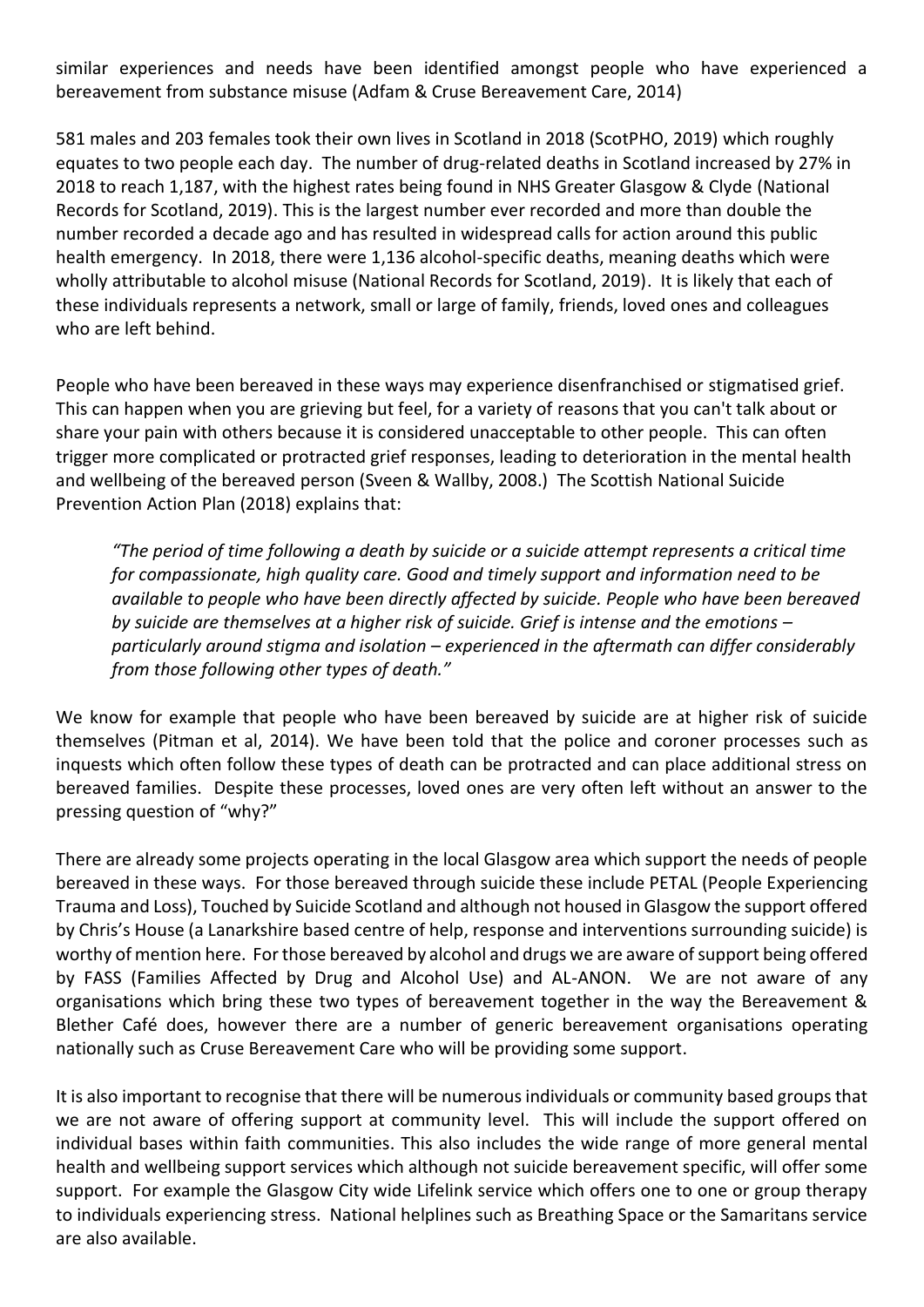The needs of bereaved people have been adopted as one of the key strands of work of the Glasgow City Suicide Prevention Action Group who have a dedicated subgroup looking at the issue of suicide bereavement. Additionally, Action 4 of The Scottish Government's Suicide Prevention Action Plan (2018) promised timely and effective support for those affected by suicide available across Scotland by working to develop a Scottish Crisis Care Agreement. In 2019 The National Suicide Prevention Leadership Group which was formed to take forward this and other identified actions commissioned the Mental Health Foundation Scotland to undertake a piece of research into the support needs of those bereaved by suicide (Cameron & Solomon, 2020). Although the findings of this research confirmed what many people had been saying for a number of years, having this Scotland wide piece of research which outlined the case and brought together the evidence base for support for those bereaved has helped drive action. Two pilot projects are about to be commissioned in NHS Ayrshire & Arran and NHS Highlands which will provide the much needed postvention support for bereaved families.

#### **The Bereavement & Blether Café**

The Bereavement and Blether Café originally began as a partnership between NE Health Improvement, FASS, Touched by Suicide Scotland and Pure Potential Scotland. These organisations came together to develop a community based group which had a focus on disenfranchised grief. The group would reach out to bereaved adults who may be feeling isolated and not receiving any support from existing services.

The idea was to create a space where people could drop in and be around other people who had experienced bereavement through alcohol, drugs, and suicide, without feeling fear or shame, and to reduce the feelings of isolation. More recently the group has been opened up to people who have experienced the loss of a loved one through violence. Due to staffing changes the group is now delivered solely by health improvement; however those who attend are made aware of the support offered by other organisations outwith the group.

The group is held in a private room within a local library. The venue has the benefit of being discreet, emphasising the importance of this anonymity for visitors.

#### **Promotion**

When the group was first formed, some resource was put into promoting the group locally. Promotional materials were created, a concertina zig zag card and a poster (appendix 1 and 2). These were electronically emailed around various networks across Glasgow and hard copies were distributed across the NE of the city through organisations, community groups and at events. The local area of Bridgeton was targeted and promotional materials were accepted by local funeral directors, Credit Union, bookmakers, pubs, pharmacies and other local businesses. This was repeated several times throughout the year.

These promotional activities brought with them a chance to chat to local businesses and people, all of whom accepted the materials, and learn about their own views, experiences, stories and challenges (personal and professional). These conversations validated the need for community based bereavement support. Strong links were made with several local funeral directors, who went on to provide in-kind gifts to some of our related work, such as coffee, tea, biscuits and even a ride to the beach in a limousine for a small group of older adults.

As well as the physical promotional materials, monthly Tweets and Facebook posts were carried out and these were re-posted by various local services and community members. Information about the Café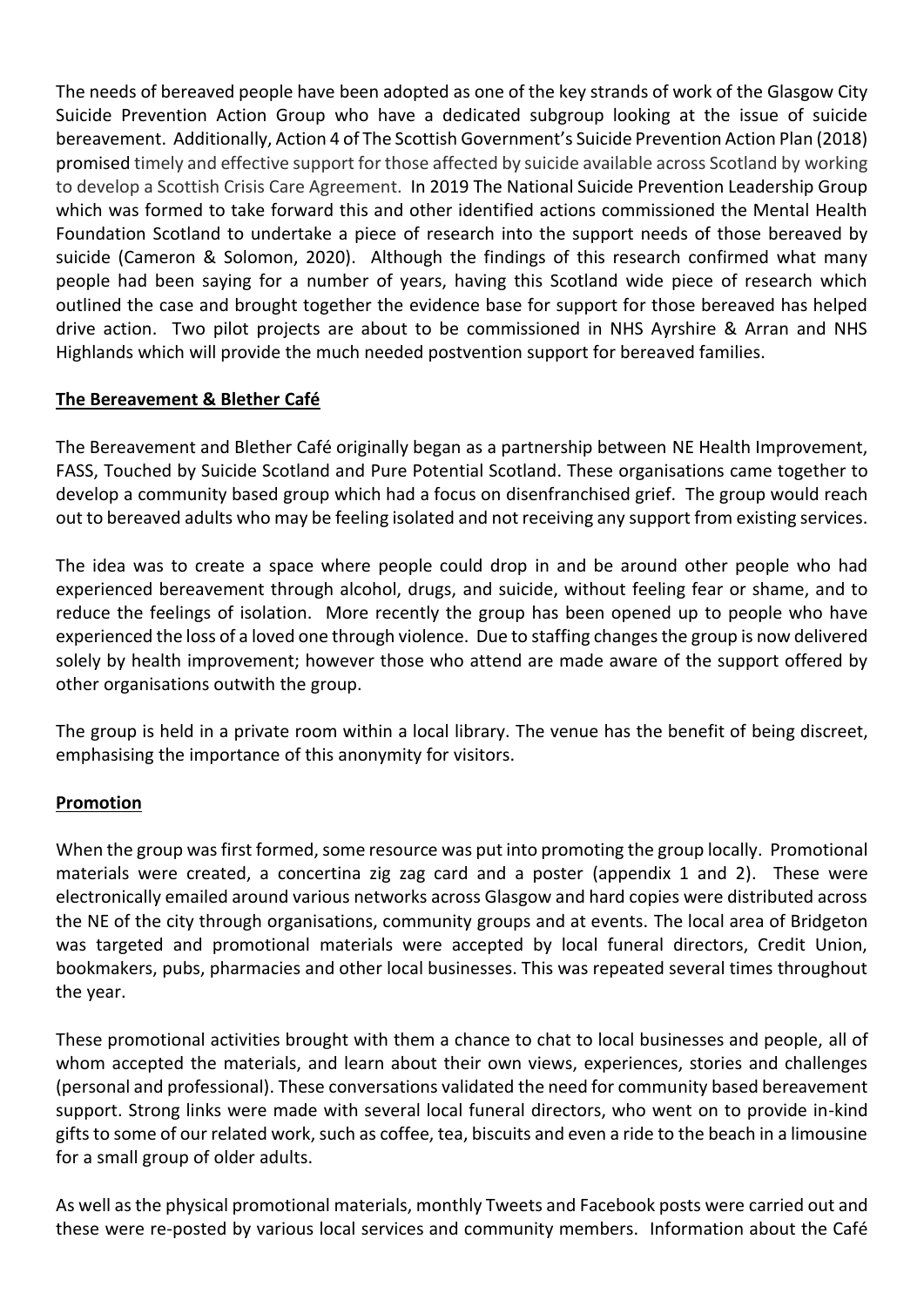was included in the local Health Improvement Newsletter and circulated to local partners and organisations. An 'A frame' blackboard was also placed outside the library on the morning of the Cafe. Despite this effort initial attendance numbers were low, and it was clear that most of those who did come along had heard about the group via word of mouth rather than from seeing a poster or a flyer.

As a result more recently we have moved away from promotion in this way, though the group is still promoted via social media channels and the Health Improvement newsletter. Promotion is now mainly through word of mouth, updates to various relevant partners and groups and also at community events or training courses. For example, we have been delivering the Living Works 1.5-hour Suicide TALK training session to various community groups and this allows us to promote the support offered at the Bereavement and Blether Café. Local Primary Care community links workers have also been made aware of the Cafe and they promote to clients as appropriate.

#### **The Model**

The Bereavement and Blether model is a simple one which we believe could be easily replicated in other areas**.** The intention for the group is to support participants in an informal way while ensuring enough of a structure for people to feel safe and comfortable. The group is open to new members at any time and there are no expectations or requirements for attendance. For example, there is no cut off point for non-attendance and no limitations as to when people can access support or duration of support. This recognises that for many people, particularly those who have lost someone in these ways, there can be no limit to the period of time they experience this bereavement. It is clear that for human beings distress, pain and grief can come and go dependent on a variety of factors and circumstances. Those attending the group may also be dealing with a range of other issues which demand their time, and can sometimes impact on their ability to attend the group regularly. For example two current participants are kinship carers and have family members in prison. Life beyond the grief can continue to be complex and challenging.

When someone makes an enquiry about the group they will either contact the group facilitator by telephone or permission is sought for the facilitator to telephone them. After the initial telephone conversation the facilitator will offer to meet the person one to one at a convenient location, often a local public library. The first face to face meeting enables the person to discover more about the group and the facilitator to begin the process of building a trusting relationship. This process has proven to be very successful with the majority of these meetings leading to attendance at the group.

When a participant attends the group they are asked for a contact telephone number and postcode. Each participant is called the day before each monthly meeting as a reminder. This has proved to be a positive and very valuable personal touch to each participant and gives them an opportunity to perhaps share something on their mind that they would not discuss in the group.

A local library was selected as a venue for the group due its accessibility within the community and the discreetness of the available private room, providing those attending with anonymity. The café setup differs from a usual café set up with seating in a circle allowing each person to see everyone else. Usually the circle accommodates six to twelve chairs and in keeping with the café theme the facilitator provides hot and cold drinks and light snacks, which helps keep it informal. We have always found hot drinks and food to be an effective way of bringing groups together in a relaxed atmosphere. Currently the size of the group can range from six to twelve members each month so this is easily maintained.

Depending on whether or not new people are present, group members may introduce themselves, discuss their progress from previous month, or share the reason they why they come to the group. The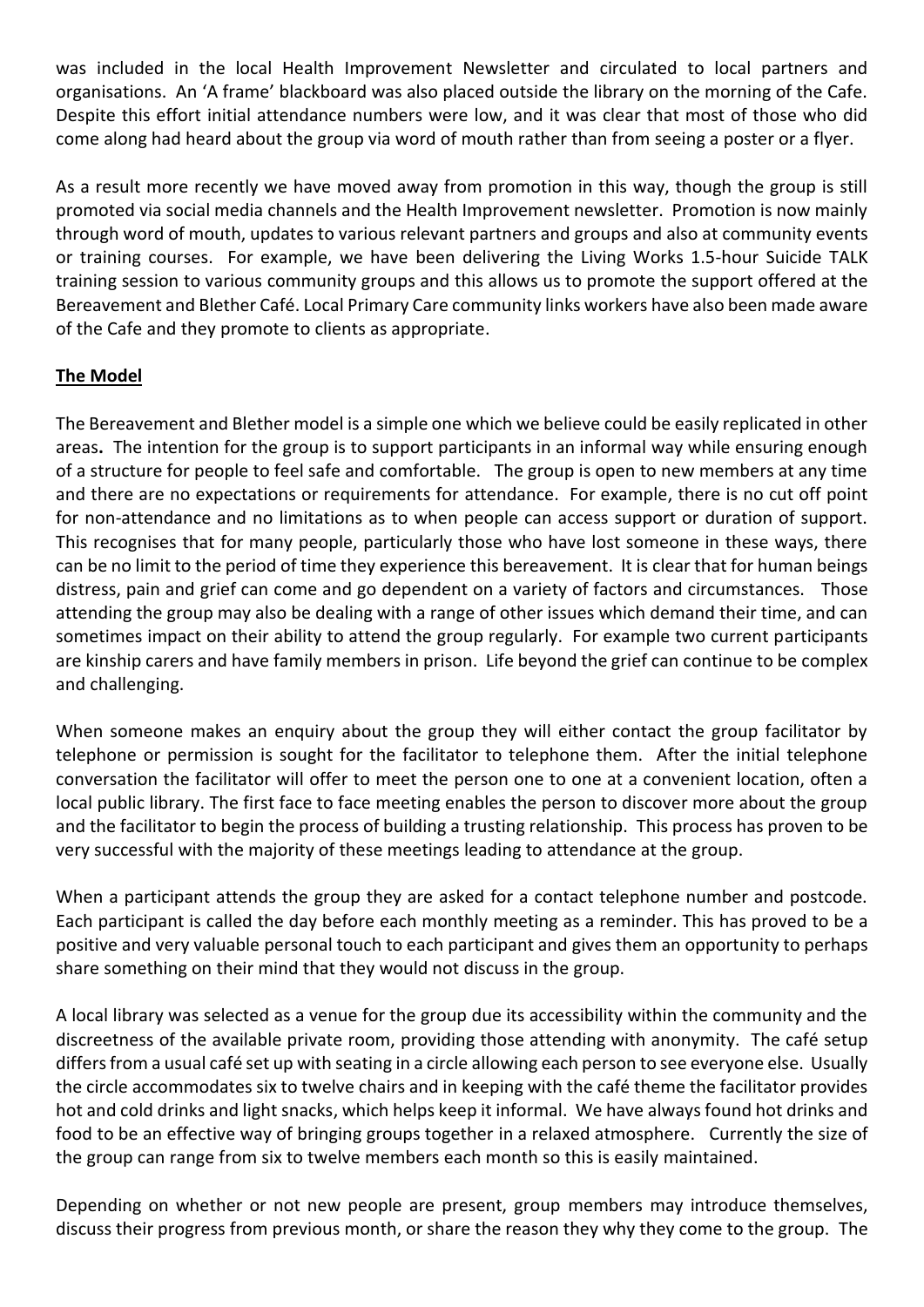group is run according to participants' needs and guided by gentle facilitation, retaining a flexible format whilst ensuring each participant is offered the opportunity to be listened to individually without interruption. It is made explicit that there is no pressure to talk if a person is not ready to or does not wish to. New participants are welcome to just sit and listen until they feel safe to share their story.

At the beginning of the group the facilitator asks members to agree to protect the identities and stories of fellow members. This is an important part of establishing trust and safety. Participants understand however, that confidentiality agreements are not absolute. The facilitator is obligated by law to tell the authorities if members express intent to harm themselves or others or if there are any concerns over the safety of children or vulnerable adults, though this has not yet been necessary.

#### **Attendance**

To date a total of 31 people have accessed the café over the 3-year period and most of the people attending are female. With an average monthly attendance of 10 participants, 4 have accessed the group since its beginning in 2017. The core group of 4 are an essential support to the other attendees both within and outwith the café environment. It is worthy of note that although promoted to people in the north east of the city, the group attracts participants from across the city and neighbouring authorities. The reason for this appears to be two-fold, both a lack of provision of this kind but also an increased anonymity when attending outwith the immediate locale.



The deaths have been predominantly caused by substance misuse and suicide, and loved ones lost include fathers, brothers, partners, daughters, sisters, friends, but most predominantly sons.

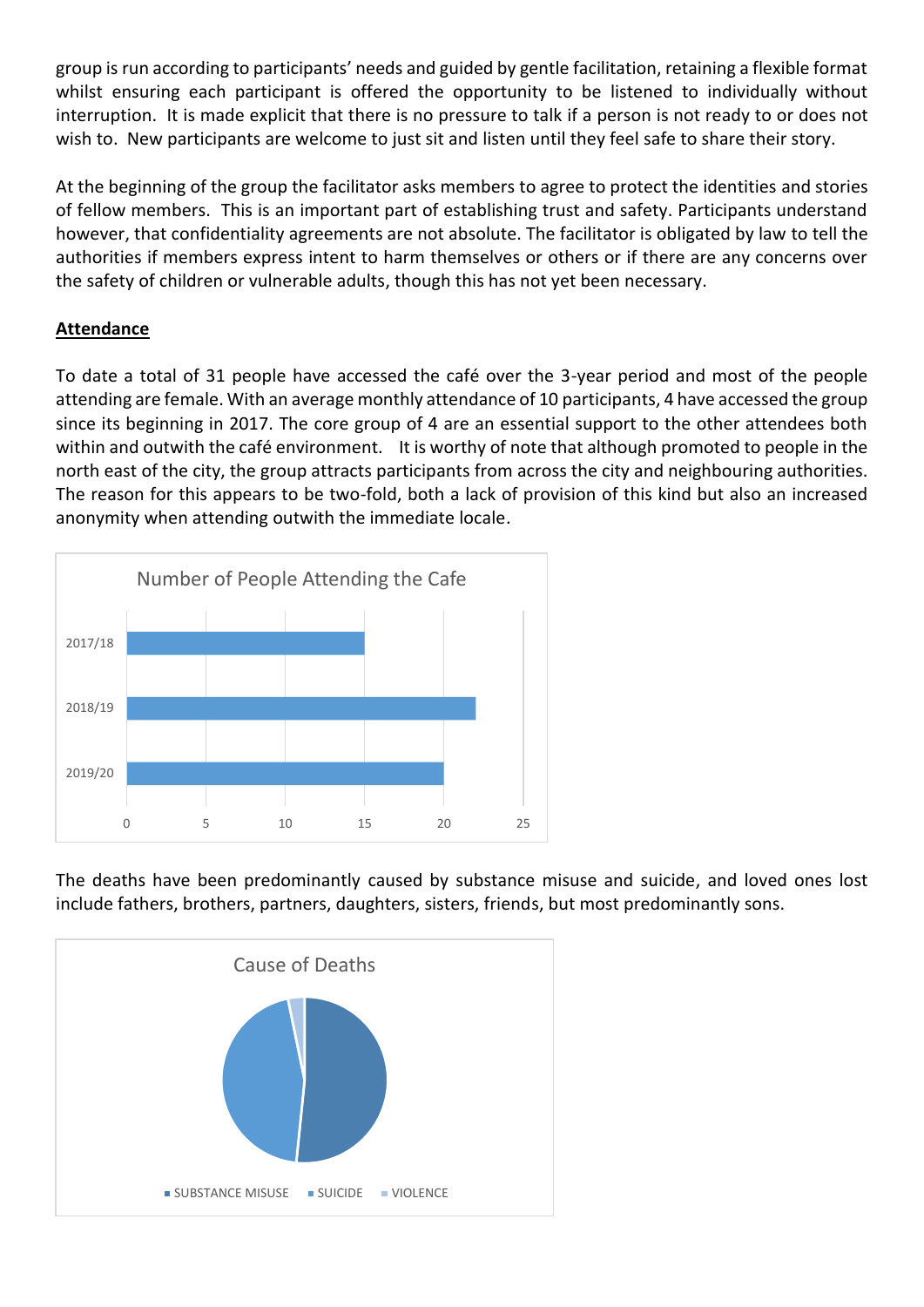Participants found out about the cafe in a variety of ways: promotional materials, local funeral directors, GP practice, Community Link Workers, pharmacies, Twitter, Facebook and word of mouth.

#### **How does the group help people?**

It is important to note here that the Bereavement and Blether group has not been fully evaluated. Feedback from group members is given informally and usually verbally. What is described here is taken directly from member feedback and facilitator observation.

Group support can help comfort people by allowing them to realise they are not alone. Members of a group can develop a shared understanding, increased empathy, and an ability to listen, understand and build trust with others.

"I like coming to the meeting. I know am not alone with my thoughts. I can share my story with the group members in the group without any prejudgement or criticism. We all have our burdens to carry. But it's good to share my grief and thoughts so I know I am not alone." **Participant feedback**

"I have been coming to the café for 3 months and it has given me great support. [The facilitator] and all the people here have been amazing, and I hope to continue." **Participant feedback**

"I do not discuss my personal circumstances anywhere else, therefore it is the only release I have. It is a relaxed friendly café with no pressure and you are able to talk about anything that is giving cause for concern at that particular time. Whether it is grief with the loss of a loved one or trying to cope with ongoing life issues." **Participant feedback**

Attendees express that the group creates feelings of optimism, and helps group members realise that they are not alone in their experiences. As participants describe their initial experiences and feeling of loss, and how they have dealt with this complex and difficult time, other participants are able to show a compassion and empathy borne from their own lived experience. The group is facilitated in a way that allows participants to feel comfortable to release suppressed emotions. This act of release and sharing can be healing. Participants also express positive experiences and share how the support of others has helped them move forward, to process feelings and to find it easier to talk about the situation.

Listening to others speak about their personal experiences can help put their participants' thoughts into perspective. They may feel that their pain and loss is unbearable at present but the group helps instil hope that over time things improve and supports a growing acceptance that people often never find the answer to "why?"

Although for many people the simple act of telling their story is enough, occasionally members of the group will provide advice or suggestions on how to cope with situations or challenges. For example members may suggest other groups or activities that they have found beneficial or suggestions for selfcare. Often, social and instrumental support outwith the café is offered for those experiencing difficult times and this is arranged and managed by the members. For example, we have observed group members offering to drive other members to the monthly group. This kind of support can be hugely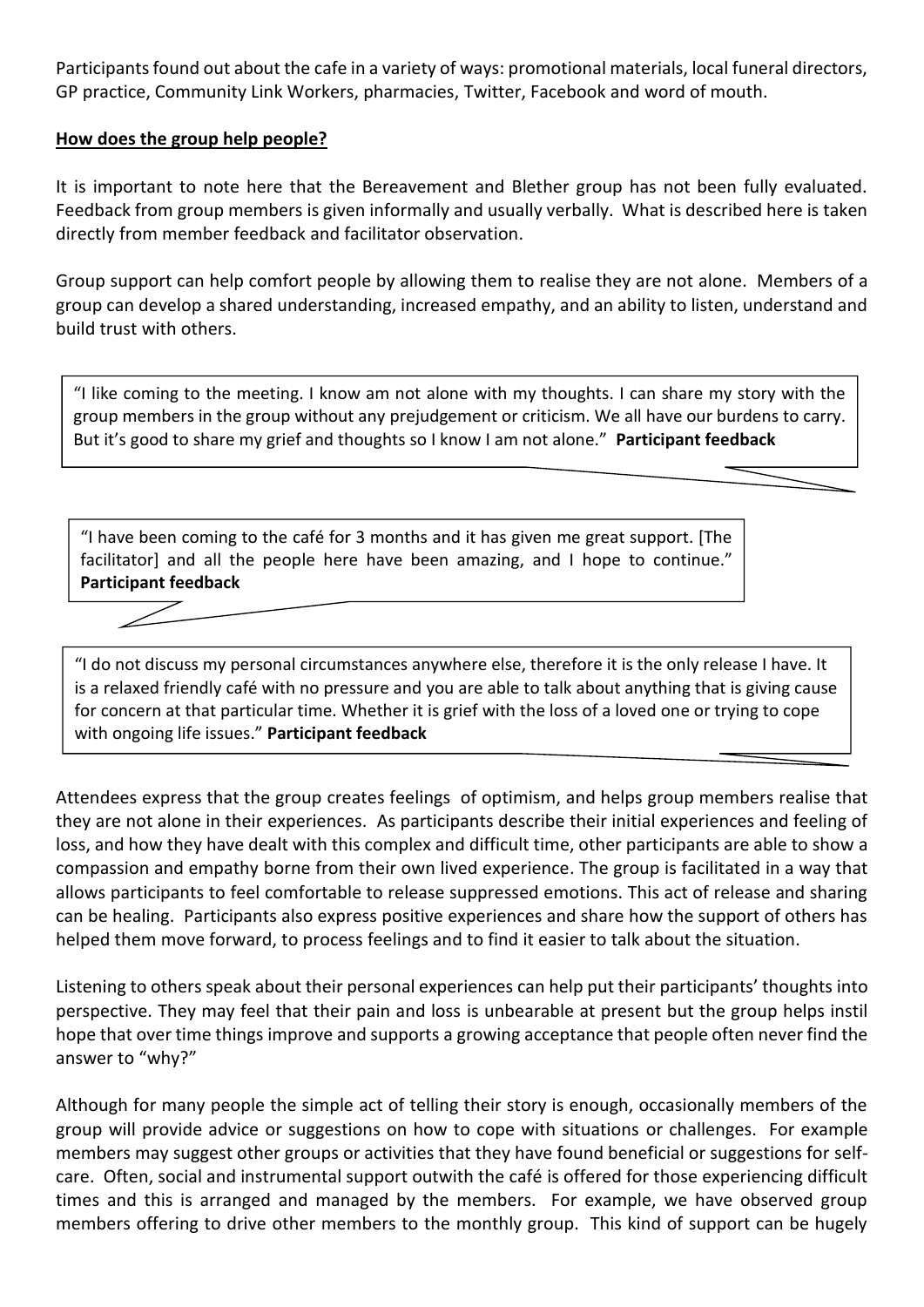beneficial to those in receipt of it, but additionally to those who offer it. Participants can gain a sense of value and significance by helping other group members. We have seen this happen across various groups that we facilitate as an organisation, using similar models with different groups and it is clear that this reciprocal support is hugely important and a vital step in recovery. We have observed friendships being built and new social networks being created for individuals who as a result of their grief often feel isolated or alone.

Additionally the facilitator has a good knowledge of local supports and has had training in suicide intervention skills. As a result referrals have been made at various points to specific support services, and occasionally suicide safety plans have been made with individuals who attend the group.

Guests visiting the café have reflected the mutual-respect afforded by group members and facilitator alike.

"Just wanted to say thanks again for having me along last week and especially for the always warm and authentic welcome given to people I link into the group. I refer people onto a lot of different groups and services as you might imagine but I'd struggle to think of many that offer the consistent safety and sense of trust that the bereavement and blether café engenders. It's great for me as worker to know I can bring people along then quietly slip away safe in the knowledge they will be in good hands. It's always immediately felt when people enter the group and I'd be gutted if it were to suddenly cease to exist. It'd be great to see more of these groups across the city." **Partner Visitor**

As previously mentioned, no time limitations are placed on attendance and the group provides open ended support for participants. Participants make their own decision about if and when they want to stop coming and it is clear that the door is not closed. This is supported by participants not being formally referred or having a case file opened when they attend. Through observation and listening to group members each month it is evident to the facilitator that individuals start, little by little, to 'piece themselves together', find ways of coping and healing, and reaching out to others who are new to the group.

Over time and through the continual use of this informal group led structure participants came to trust the process and value the group time as 'me time'. It is a space where they can focus on themselves, receive support from peers, and start to learn how to validate their own emotions.

#### **Group Facilitation**

The recent research from the Mental Health Foundation raised a number of concerns about peer support models for suicide bereavement (Cameron & Solomon, 2020). These included:

- Danger of people becoming dependent or stuck in their grief and a sense of persistent victimhood.
- Groups being monopolised by dominant characters
- The risk of cliques
- Issues around confidentiality

The success of the Bereavement and Blether group lies in ensuring that groups are facilitated in a way which allows individuals to feel safe, heard and included. The current group is lucky to have a very skilled facilitator with significant training and experience in managing difficult dynamics in groups. She has a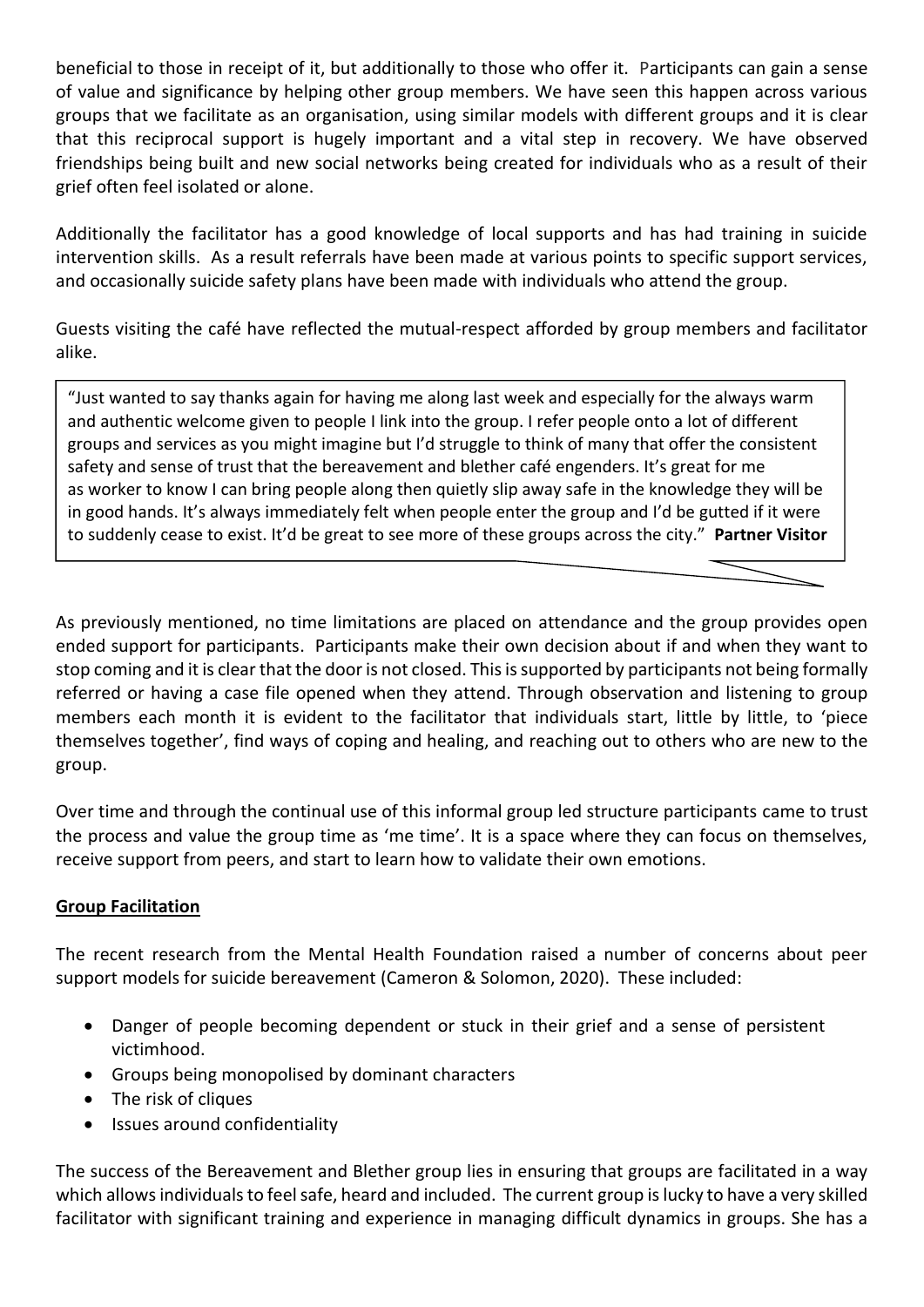good understanding of group dynamics, and is able to utilise techniques to support her facilitation, thus minimising the risks of some of these challenges or behaviours becoming problematic.

Boundaries are the main issue that emerge in the group. Often, the participants have survived extremely upsetting events and it can be painful to revisit these. It can also be distressing for other participants to hear. Memories of trauma can continue to haunt individuals, especially if they try to avoid them. Individuals must make a personal choice about sharing their story and decide carefully who they entrust with this part of themselves. Individuals in the Bereavement and Blether group often choose to share and therefore agreements around confidentiality within the group are revisited regularly. It is the role of the group facilitator to manage 'over sharing', talking over other people, interruptions and handling difficult group behaviours. Situations are handled in a sensitive, discreet and impartial way.

#### **Discussion**

It is our belief that the Bereavement and Blether Café is providing a valuable support option for people bereaved through alcohol, drugs, suicide and violence.

Peer support models alone will not meet the needs of all people bereaved in this way, and the Bereavement & Blether Café does not attempt to be all things to all people. It is clear that a wider, more flexible support offer is needed, and it looks promising that this will be developed through the work of the National Suicide Prevention Leadership group. The pilot projects currently being commissioned by the group are intended to run for a two year period. It is anticipated that, should these pilots prove to be successful, similar interventions would be rolled out across Scotland. While it remains to be seen how the Covid 19 pandemic will impact on these timescales, the expectation is that this may further extend these timescales, leaving a continued gap in provision for Glasgow residents.

In the meantime Bereavement & Blether continues to support local people albeit virtually at this time. Given the evidence of continued support needs for this group we feel this simple and low cost model should be considered for wider roll out. Current delivery rests on one facilitator and so consideration needs to be given to how these skills can be shared with other individuals or organisations who might be in a position to replicate in other areas.

It is our belief that with the right skills and personal qualities, some training and a clear description of the model, other individuals could be equipped to undertake a facilitation role in any roll out of the Bereavement & Blether model.

Key skills and attributes of anyone looking to lead a group like this would include:

- A good understanding and/or personal experience of disenfranchised grief and the impacts it can have on individuals affected.
- A warm, friendly and relaxed manner with an ability to put participants at ease.
- Experience or training in working in group settings and the ability to facilitate the groups in a friendly yet impartal way.
- An ability to maintain a respectful and ethical environment. Groups should be free from discrimination or behaviours which may make members feel uncomfortable, harassed or threatened.
- An ability to ensure group sessions are non-judgmental and productive for everyone involved.
- An ability to create a group where there is no 'them and us' and to build trust within the group.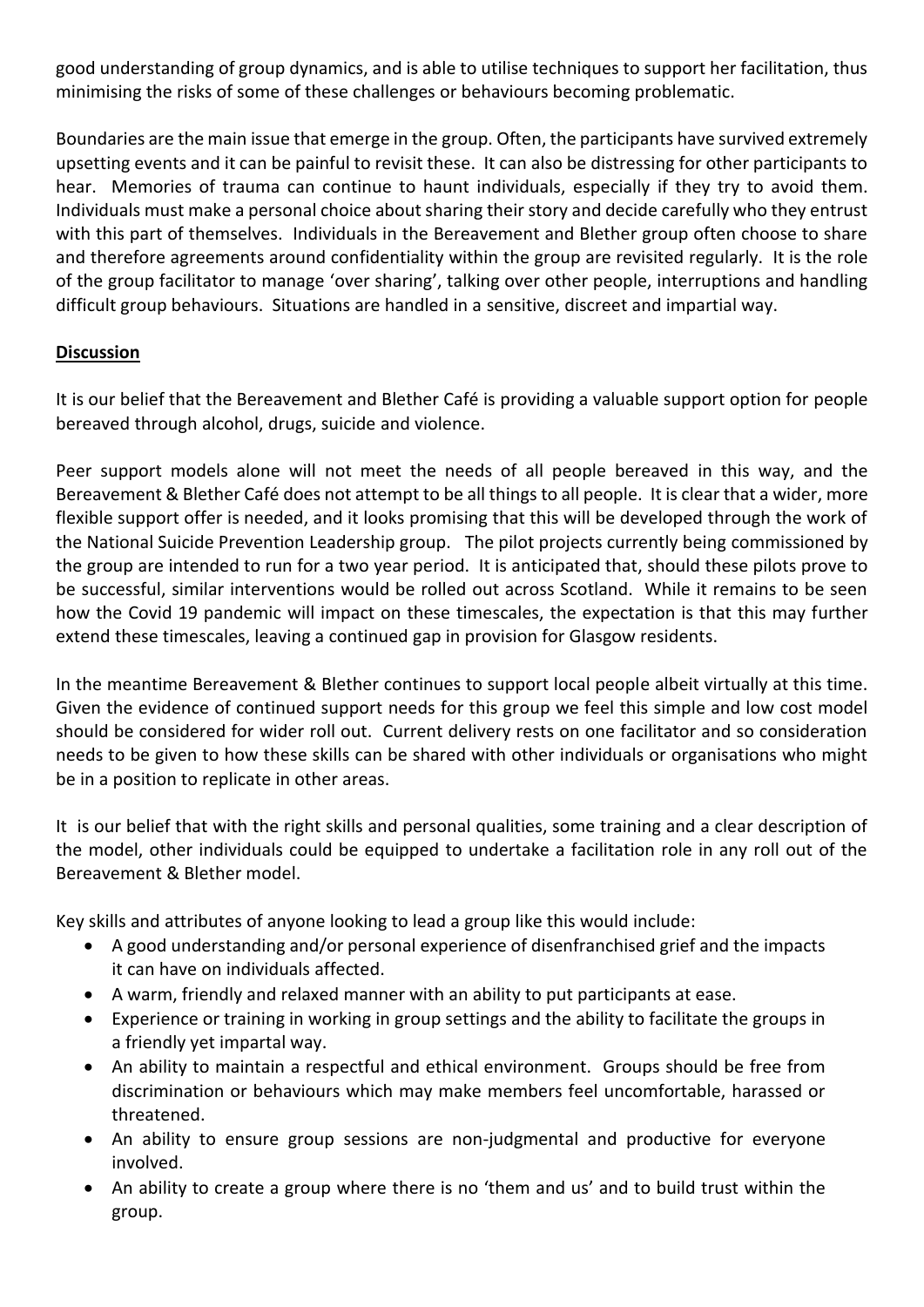- Knowledge of local and national support services to signpost group members where appropriate.
- An ability to recognise, hold and respond to difficult emotions and distress.

In addition, any group facilitator should have some access to support themselves. Due to the emotional toll that supporting people in their grief can have, the current group facilitator is supported with regular supervision meetings, self-care plans and monthly debriefing from a therapist.

#### **Next Steps**

We would welcome discussion from interested local partners about how this work might be taken forward.

> **Report prepared by: Susie Heywood, Health Improvement Senior & Marie Stewart, Health Improvement Practitioner Glasgow City HSCP May 2020**

#### **References**

**Adfam & Cruse Bereavement Care** (2014) Drug and alcohol related bereavement project: Scoping Review. [https://adfam.org.uk/files/docs/Adfam-](https://adfam.org.uk/files/docs/Adfam-Cruse_Drug_and_alcohol_related_bereavement_Scoping_review_-_October_2014.pdf)Cruse Drug and alcohol related bereavement Scoping review - October 2014.pdf

**Cameron, J. & Solomon, S** (2020) Support for those bereaved by suicide: A qualitative research study. Mental Health Foundation.

**National Records of Scotland** (2019) Drug Related Deaths in Scotland in 2018 [https://www.nrscotland.gov.uk/files//statistics/drug-related-deaths/2018/drug-related-deaths-18](https://www.nrscotland.gov.uk/files/statistics/drug-related-deaths/2018/drug-related-deaths-18-pub.pdf) [pub.pdf](https://www.nrscotland.gov.uk/files/statistics/drug-related-deaths/2018/drug-related-deaths-18-pub.pdf)

**National Records of Scotland** (2019) Alcohol Specific Deaths [https://www.nrscotland.gov.uk/files//statistics/alcohol-deaths/2018/alcohol-specific-deaths-18-main](https://www.nrscotland.gov.uk/files/statistics/alcohol-deaths/2018/alcohol-specific-deaths-18-main-points.pdf)[points.pdf](https://www.nrscotland.gov.uk/files/statistics/alcohol-deaths/2018/alcohol-specific-deaths-18-main-points.pdf)

**Pitman, A. et al.,** 2014. Effects of suicide bereavement on mental health and suicide risk. Lancet Psychiatry 1(1), pp. 86-94

**ScotPHO** (The Scottish Public Health Observatory (2019) Suicide: Scottish Trends <https://www.scotpho.org.uk/health-wellbeing-and-disease/suicide/data/scottish-trends>

**Scottish Government** (2018) Every Life Matters: Scotland's Suicide Prevention Action Plan <https://www.gov.scot/publications/scotlands-suicide-prevention-action-plan-life-matters/>

**Sveen, C. A., & Walby, F. A.** (2008). Suicide survivors' mental health and grief reactions: A systematic review of controlled studies. Suicide and Life-Threatening Behaviour, 38(1), 13-29.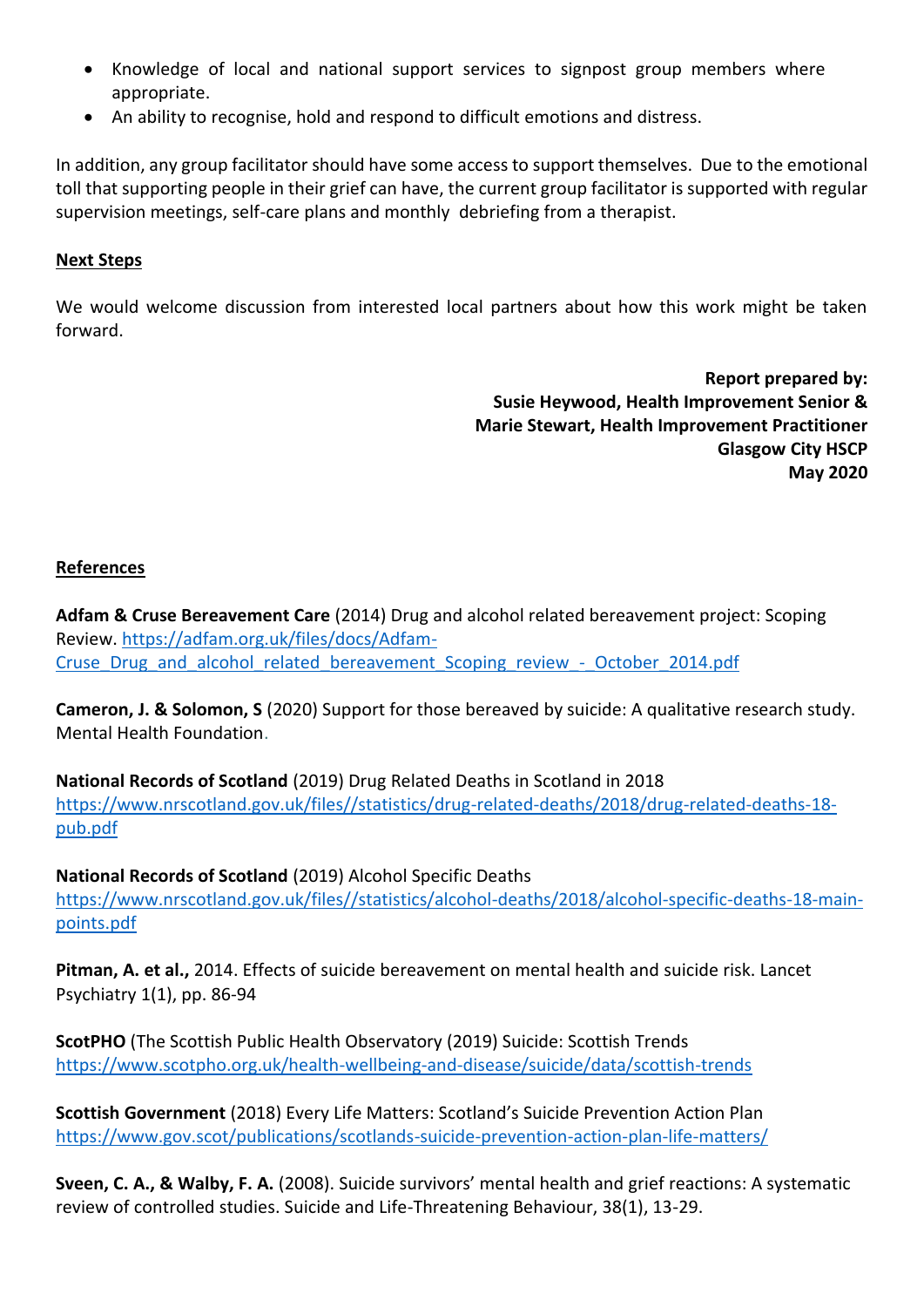**Appendix 1: Example of Promotional Cards**



Here you can share your experiences of how you've coped or not coped with the death of a loved one, or ask questions about how others have dealt with such difficult times, or just sit and have a cuppa and maybe share some stories-All Welcome

For some moments in life, there are no words. Sometimes it's ok if you don't know why.

## **Starting Thursday 2<sup>nd</sup> March 2017**  $10.15 - 11.45$ am

Bridgeton Library, 14 Orr Street, Bridgeton, G40 3TA Every 1<sup>st</sup> Thursday of the month

If you would like more information on this café or you have been bereaved through other circumstances please contact Marie on 07766 085009 or at marie.stewart@ggc.scot.nhs.uk